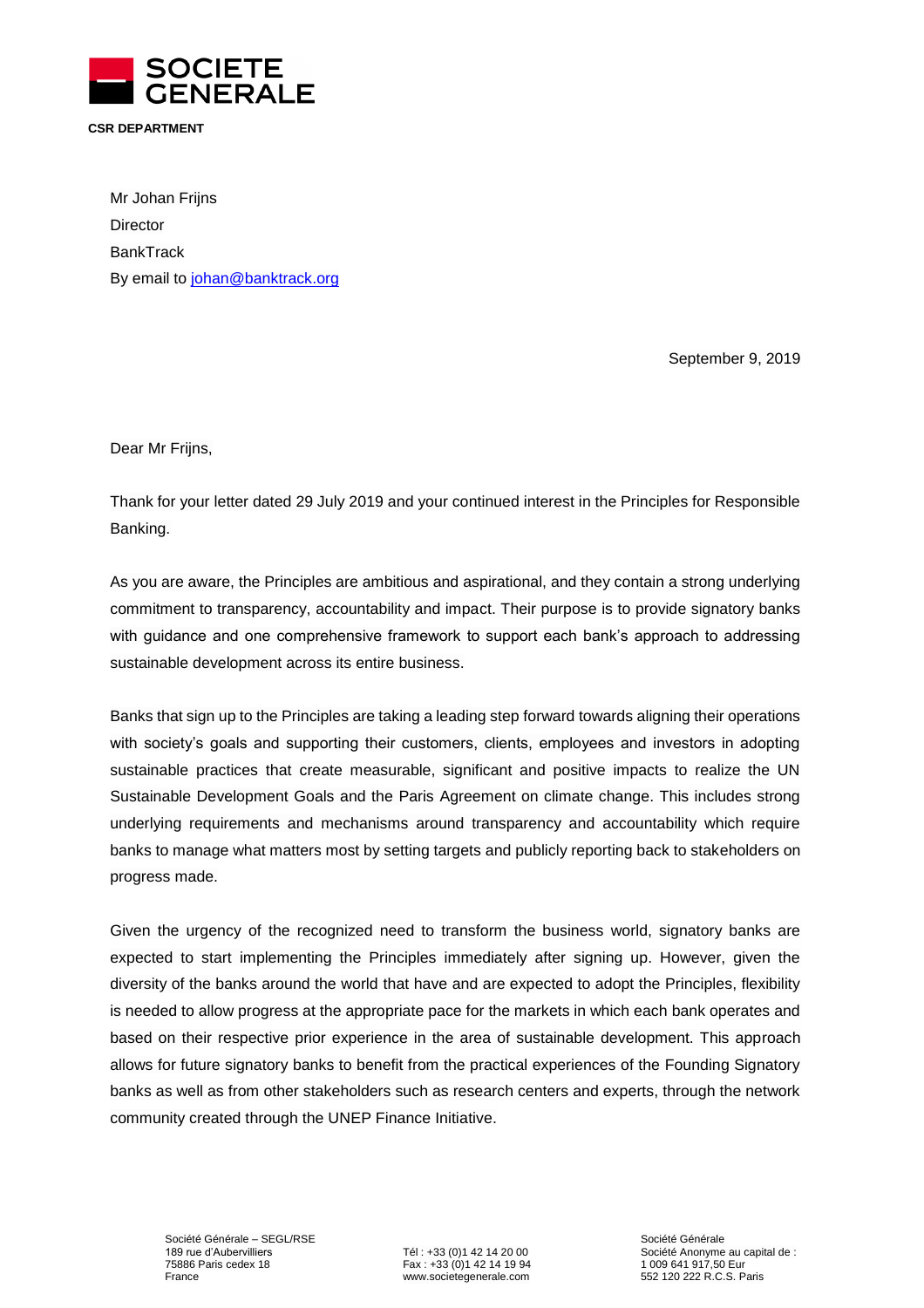

As for Societe Generale, we have already taken steps to align with the Principles and considered how the Group will approach and further implement them. You will find in Annex answers to the specific questions you raised regarding our preparedness and ambition in implementing the Principles for Responsible Banking.

Development of the Principles included a six-month consultative process, in which more than 500 stakeholders provided valuable feedback, including BankTrack. As a result, more than 100 banks are now poised to become signatories at the formal launch of the Principles in September 2019. With this high number of initial banks committed to supporting the achievement of the Sustainable Development Goals and the Paris Agreement for climate change, through the Principles for Responsible Banking, significant impacts will be realized around the globe.

We look forward to sharing with you and our other stakeholders, after the launch of the Principles in September 2019 and in our public reporting as per the timeline and requirements of the Principles and their implementation Framework, further elements regarding the targets we will set and the subsequent progress we will achieve towards these. We encourage you and our other stakeholders to review this public reporting, so that you are aware of the impacts we will be working to realize.

Thank you again for your interest in this important initiative, the Principles for Responsible Banking, and your positive contribution to the public consultation process that contributed to its development.

Your sincerely,

Sylvie Préa Group CSR Director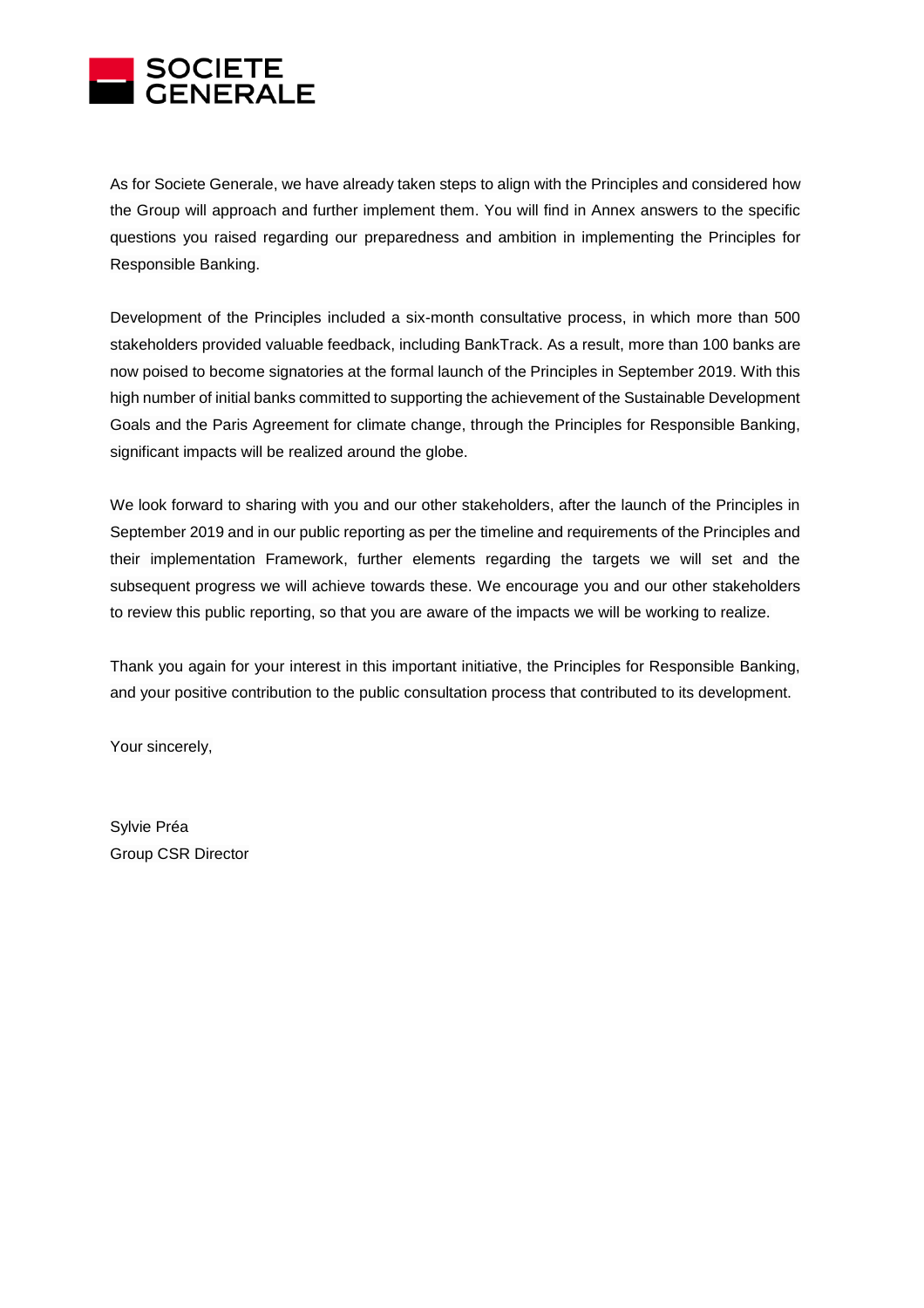

## **ANNEX**

# **1. Alignment**

*We will align our business strategy to be consistent with and contribute to individuals' needs and society's goals, as expressed in the Sustainable Development Goals, the Paris Climate Agreement and relevant national and regional frameworks.* 

a. Can you explain briefly what **concrete steps** your bank will take to 'align your business strategy to be consistent with and contribute to society's goals, as expressed in the Paris Climate Agreement'?

Societe Generale has started to work on portfolio alignment since 2016. Following the Group COP 21 commitment to reduce "Group activities in the coal sector with a view to being in line with the International Energy Agency (IEA) degrees scenario (2DS) by 2020", Societe Generale has developed an in-house methodology for tracking its involvement in the Coal Mining and Coal-Fueled Power sector and set reduction targets which have been incorporated into the Group's sector policies. This methodology has been shared amongst our peers. We recently updated ou[r Thermal coal sector policy](https://www.societegenerale.com/sites/default/files/documents/Document%20RSE/politiques_sectorielles/thermal-coal-sector-policy.pdf) to reinforce our commitments.

In 2019, we co-founded the [Poseidon Principles,](https://www.poseidonprinciples.org/#about) which establish a framework for assessing and disclosing the climate alignment of ship finance portfolios.

As a signatory in 2018 of the [Katowice Commitment,](https://www.societegenerale.com/sites/default/files/documents/Document%20RSE/the_katowice_commitment.pdf) Societe Generale has committed to measure the climate alignment of its lending portfolio, and to explore ways to progressively steer financial flows towards the goals of the Paris Agreement.

Societe Generale has also tested a credit portfolio alignment methodology developed by the 2°C Investing Initiative (2DII) and is testing other methodologies as well on its financing portfolios.

b. What **concrete consequences** will adopting this principle have for your current and future involvement in the fossil fuel industry (coal, oil and gas)?

Methodologies for portfolio alignment are complex. We intend to work with other banks and stakeholders to ensure essential standardization and comparability of results, while keeping on testing these methodologies on our main sector portfolios, including energy.

In parallel, we implement our existing Environmental and Social (E&S) sector policies such as the [Thermal coal policy](https://www.societegenerale.com/sites/default/files/documents/Document%20RSE/politiques_sectorielles/thermal-coal-sector-policy.pdf) that includes specific targets.

The Group is also putting in place specific assessments of transition risk as described in our recently [published TCFD report.](https://www.societegenerale.com/sites/default/files/documents/Document%20RSE/climate-disclosure-societe-generale-tcfd-report-june.pdf)

# **2. Impact & Target Setting**

*We will continuously increase our positive impacts while reducing the negative impacts on, and managing the risks to, people and environment resulting from our activities, products and services. To this end, we will set and publish targets where we can have the most significant impacts.* 

a. Which **positive and negative impacts** of your business operations has your bank already identified?

Work is under way on both aspects. Defining common classifications of activities is key, as well as getting reliable data from the corporates or external sources.

On potentially negative impacts, Societe Generale has been implementing the French law on Duty of care for 2 years, which requires a duty of care plan to be established and implemented, in order to identify risks and prevent serious negative impacts on human rights, health, safety or the environment as a result of the Group's activities. In particular, the plan must include mapping of the risks, measures for assessing and mitigating risks of serious breach or harm and an alert mechanism. SG annually publishes a Duty of Care Plan (see the Group [Registration Document](https://www.societegenerale.com/sites/default/files/documents/Document%20de%20r%C3%A9f%C3%A9rence/2019/ddr-2019_societe-generale_eng_version.pdf#page=293) p291), including information on the result of the inherent E&S risk mapping, policies implemented to manage these risks and KPIs demonstrating policies efficiency..

On positive impacts, we have developed a framework for tracking Sustainable and Positive Investments (SPI) and Sustainable and Positive Impact Finance (SPIF) within the Group. Details can be found in the Group [Registration Document](https://www.societegenerale.com/sites/default/files/documents/Document%20de%20r%C3%A9f%C3%A9rence/2019/ddr-2019_societe-generale_eng_version.pdf#page=275) p273). This framework will be further developed and in particular informed by the current developments at EU level on a taxonomy for sustainable activities.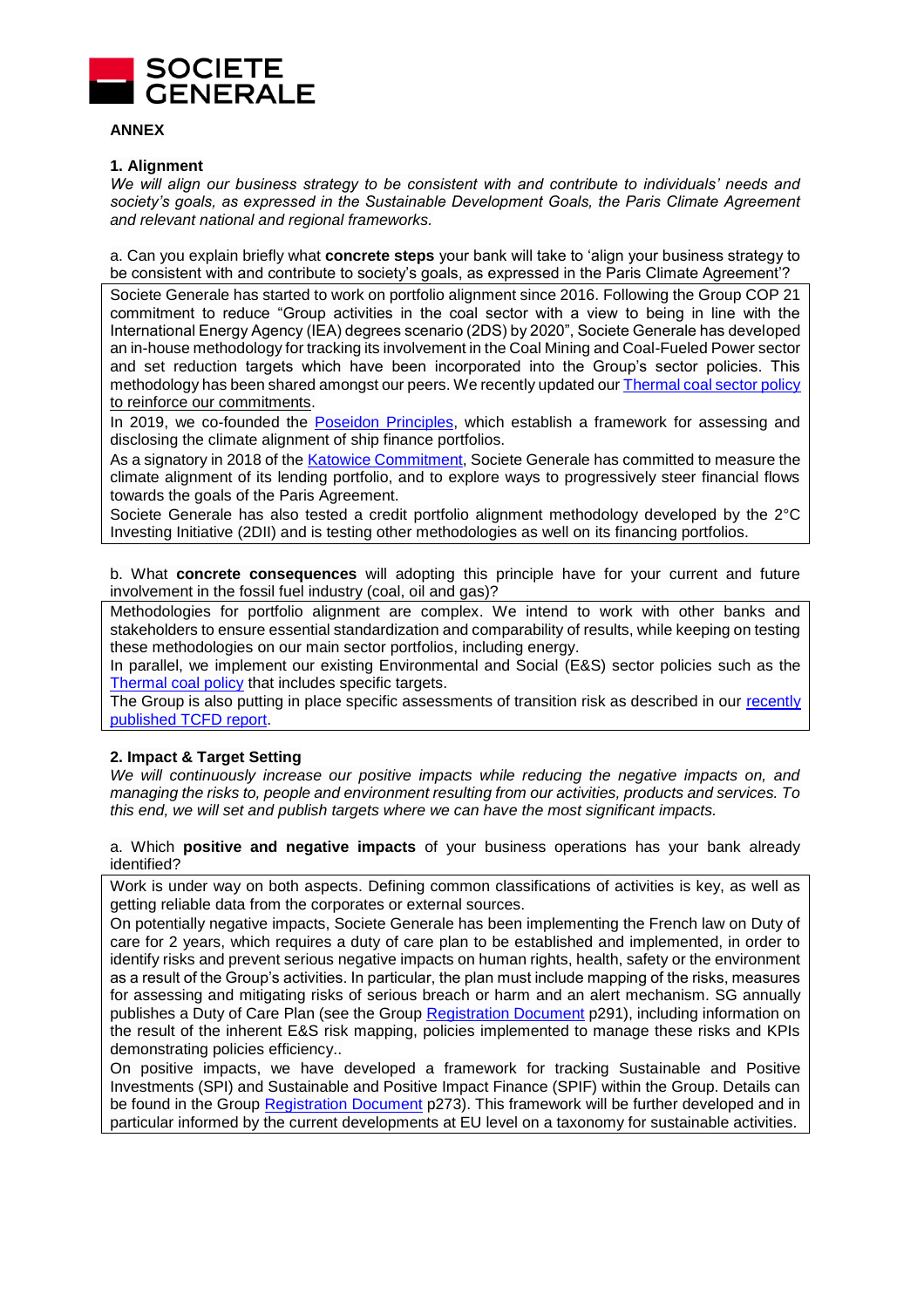

b. Which **concrete targets** have you already formulated to reduce your negative impact, and where possible increase your positive impact?

The concrete targets taken by Société Générale can be seen on the [CSR page of the Group](https://www.societegenerale.com/en/commitments-to-the-fight-against-climate-change) website. Climate-related targets are available.

Regarding negative impact, we have published E&S [sector policies](https://www.societegenerale.com/en/measuring-our-performance/csr/responsible-finance) for the sectors where the most salient risks have been identified and will gradually review and update them based on the results of the risk mapping. Specific portfolio targets have been set.

Regarding positive impacts, additional targets can be found in investor relations booklets, and on the [Group website.](https://www.societegenerale.com/sites/default/files/documents/Document%20RSE/Environnement/fortheclimate.pdf)

## **3. Clients & Customers**

*We will work responsibly with our clients and our customers to encourage sustainable practices and enable economic activities that create shared prosperity for current and future generations.* 

a. Which **specific clients or business sectors** have you already identified as priority for engagement on encouraging sustainable practices?

An Environmental and Social Risk Management System is deployed throughout the Group. This framework is continuously being updated to reflect the risks identified in the E&S risk mapping performed in the Duty of care plan or based on E&S controversies identified on specific clients, prospects or sector / activities.

More information on implementation procedures can be found in the Group [Registration Document](https://www.societegenerale.com/sites/default/files/documents/Document%20de%20r%C3%A9f%C3%A9rence/2019/ddr-2019_societe-generale_eng_version.pdf#page=270) p268.

As part of our E&S Risk Management System, we engage with the clients identified as bearing potential E&S risks to collect specific information for the evaluation where needed and/or discuss evolutions of their CSR policies.

Also see our Equator Principles [Implementation Report\)](https://wholesale.banking.societegenerale.com/fileadmin/user_upload/SGCIB/pdf/EP_Report_2018_Final.pdf).

b. What **specific procedures** does your bank have in place for identifying, issuing sanctions to, or divesting from clients whose operations continue to be unsustainable or damage prosperity for current and future generations?

The E&S policies include exclusion criteria and the E&S evaluation processes may also lead to a refusal of a transaction or new relationship.

As prevention means, the Group uses:

- engaging with our clients (communication of our requirements, questions on alignment with our policies, assessment of E&S risk management maturity, relationship with stakeholders on E&S issues...) ;

- setting E&S conditions (contractually / covenants or internally conditions to be met);

- setting business restrictions whether limited to certain activities / subsidiaries / geographies / assets / types of services or global restriction / exclusion / termination of the relationship.

The Group's conviction is that exclusion is not the only way to manage E&S risk and that the Bank can in many situations achieve more sustainable progress through engagement with clients, bilaterally and through collective initiatives.

### **4. Stakeholders**

*We will proactively and responsibly consult, engage and partner with relevant stakeholders to achieve society's goals.* 

### a. Which **concrete stakeholders** (names) have you engaged with until now when implementing the PRBs in your bank?

We interact with many stakeholders on CSR issues on a regular basis, among which our staff, clients, other financial institutions (UNEP-FI, Equator Principles, European and French Banking Federations…), regulators, governments and NGOs. As members of the core group of banks developing the Principles with UNEP-FI, we have had the opportunity to discuss them with these different stakeholders in the past year.

b. As we consider ourselves a prime stakeholder with a sincere interest in your PRB implementation process, with **who** (name, contact details) should we be in contact within your bank to follow this process?